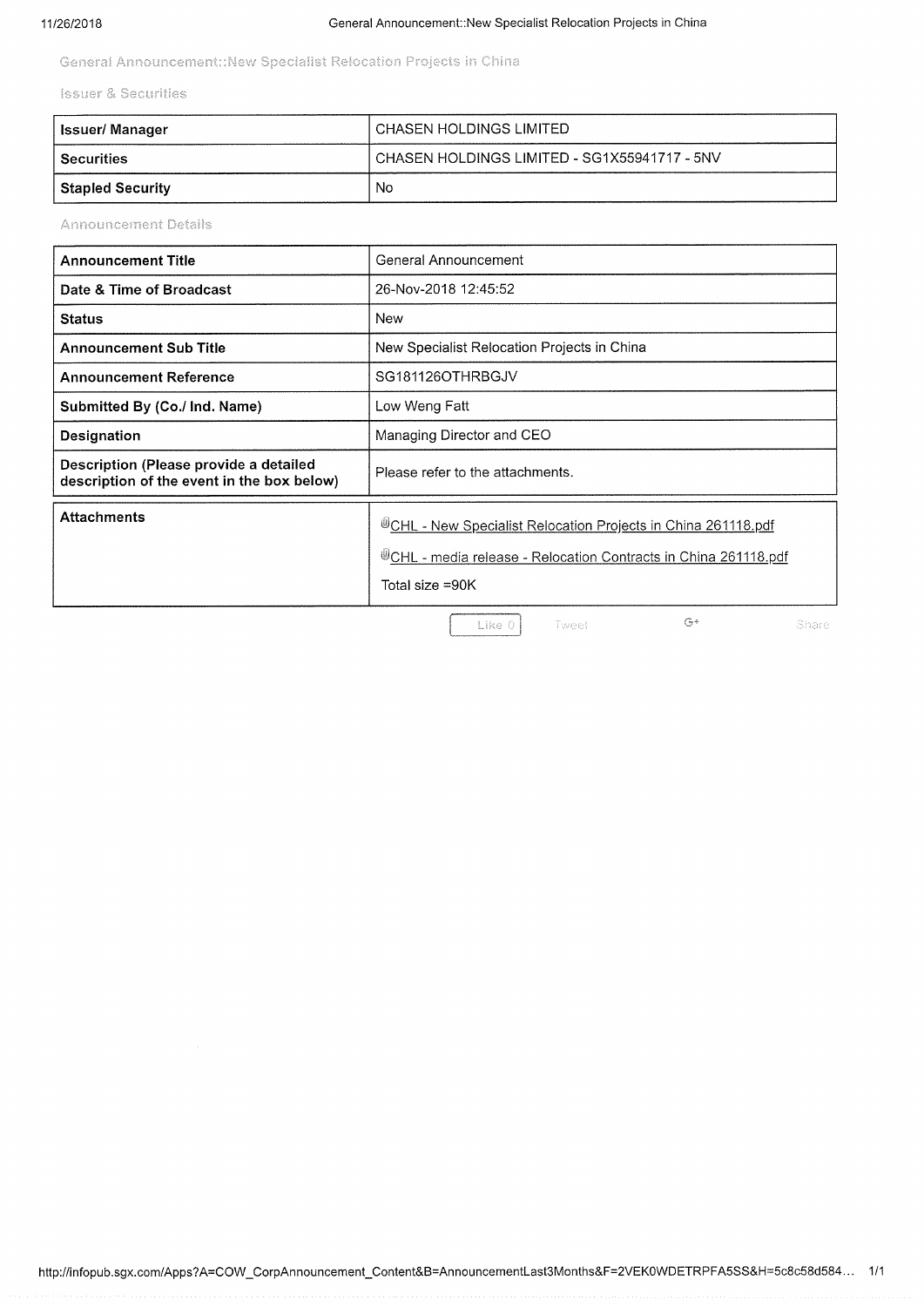## CHASEN HOLDINGS LIMITED

(Company Registration No. 199906814G) Incorporated in the Republic of Singapore

### NEW SPECIALIST RELOCATION PROJECTS IN CHINA

The Board of Directors (the "Board") of Chasen Holdings Limited (the "Company" and together with its subsidiaries, the "Group") is pleased to announce that the Company's wholly-owned subsidiary, Chasen (Shanghai) Hi-Tech Machinery Services Pte Ltd, has secured the following specialist relocation contracts in China:

| <b>RELOCATION BUSINESS SEGMENT</b> |                                                                                                                                                        |  |
|------------------------------------|--------------------------------------------------------------------------------------------------------------------------------------------------------|--|
| Location / Nature of<br>Project    | Move-in services for the pilot line of a semi-conductor fabrication plant in<br>Kunming, Yunnan Province, People's Republic of China.                  |  |
| <b>Value of Project</b>            | RMB9 million (approximately S\$1.8 million)                                                                                                            |  |
| <b>Duration</b>                    | January 2019 to May 2020                                                                                                                               |  |
| Location / Nature of<br>Project    | Move-in services for Phase 1 of a 10.5-Generation TFT LCD cell and module<br>manufacturing plant in Wuhan, Hubei Province, People's Republic of China. |  |
| <b>Value of Project</b>            | RMB25 million (approximately S\$5 million)                                                                                                             |  |
| <b>Duration</b>                    | April 2019 to December 2019                                                                                                                            |  |

The projects were entered into in the ordinary course of business and will be funded through bank borrowings and internal financial resources. Barring unforeseen circumstances, the Board expects the projects to have a positive impact on the Group's results for the financial year ending 31 March 2020.

None of the Directors or controlling shareholders or substantial shareholders of the Company has any interest, directly or indirectly, in any of the projects.

By Order of the Board

Low Weng Fatt Managing Director and CEO 26 November 2018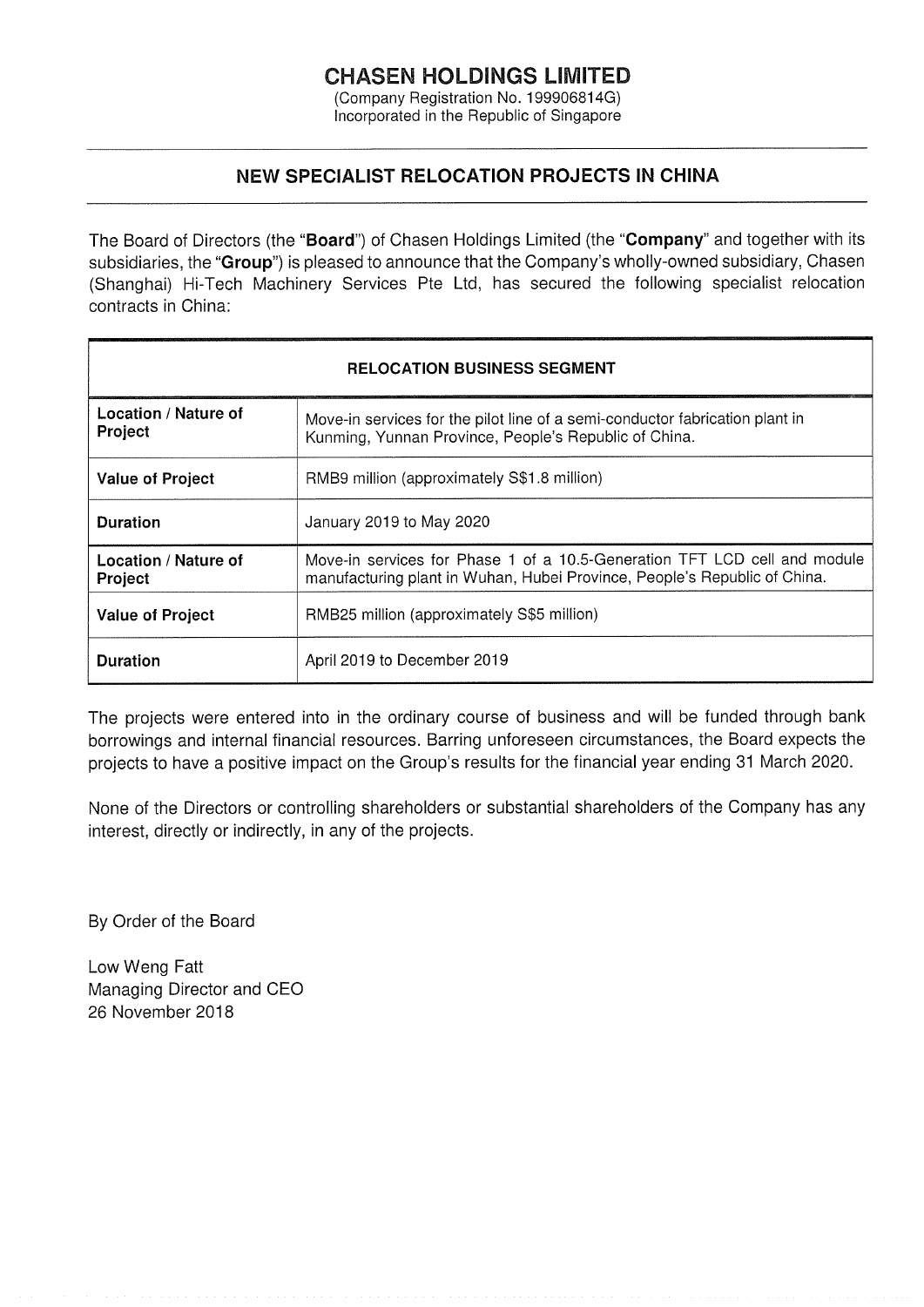

Media Release

# Chasen Holdings Bags RMB34M (S\$6.8M) Relocation Contracts in China

Singapore, 26 November 2018 - Chasen Holdings Limited ("Chasen") has secured two new contracts through its wholly-owned PRC subsidiary, Chasen (Shanghai) Hi-Tech Machinery Services Pte Ltd, from a repeat customer worth a combined RMB34 million (S\$6.8 million) to provide specialist relocation services in China for a state-of-the-art flat-panel display production plant and a semi-conductor fabrication facility

The move-in contract for the semiconductor fabrication plant .worth RMB9 (S\$18) million requires Chasen to move equipment and machinery for the pilot line of the customer's maiden wafer fab facility, located in Kunming, the capital city of Yunnan province. The duration for the entire project will run from January 2019 to May 2020 while the installation of the pilot line would be completed in four to six months from project commencement

The other contract from the same customer, worth RMB25 (S\$5) million, would require Chasen's move-in services for the first phase of a two phases project for a Generation-10.5 thinned-film transistor (TFT) LCD production plant in Wuhan, capital of Hubei province Chasen will commence work on the first phase from April 2019 and to complete it by December 2019

Both projects, are expected to have a positive impact on Chasen's results for the next financial year starting I April2019. This comes just weeks after Chasen announced the award of a RMB50 (S\$9.9) million contract to provide move-in and warehouse management services for a cutting-edge organic light-emitting diode (OLED) display panel manufacturing plant in Guangdong province, which had already commenced work and would be completed early in the next financial year (April 2019).

Mr Low Weng Fatt, Chasen's Managing Director and CEO, said: "Growing demand for electronic and smart devices in China has been a major driving force behind the country's flatpanel display market. This is also fuelfing the emergence of more wafer fabrication plants to meet the need for more microchips. This is the first time a TFT LCD customer is building its very own wafer fab to supplement its own requirements instead of procuring the wafer chips from a third party supplier. We are optimistic in continuing with the remaining phases for both projects. As a company that specialises in moving sophisticated manufacturing equipment and fitting out production plants, we see a lot more room for us to grow as these industry-wide developments continue to unfold in China. "

 $-$  End  $-$ 

### Media & Investor Contact Information

WeRI Consultants Pte Ltd Tel: (65) 67374844 Frankie Ho  $-$  frankieho@wer1.net